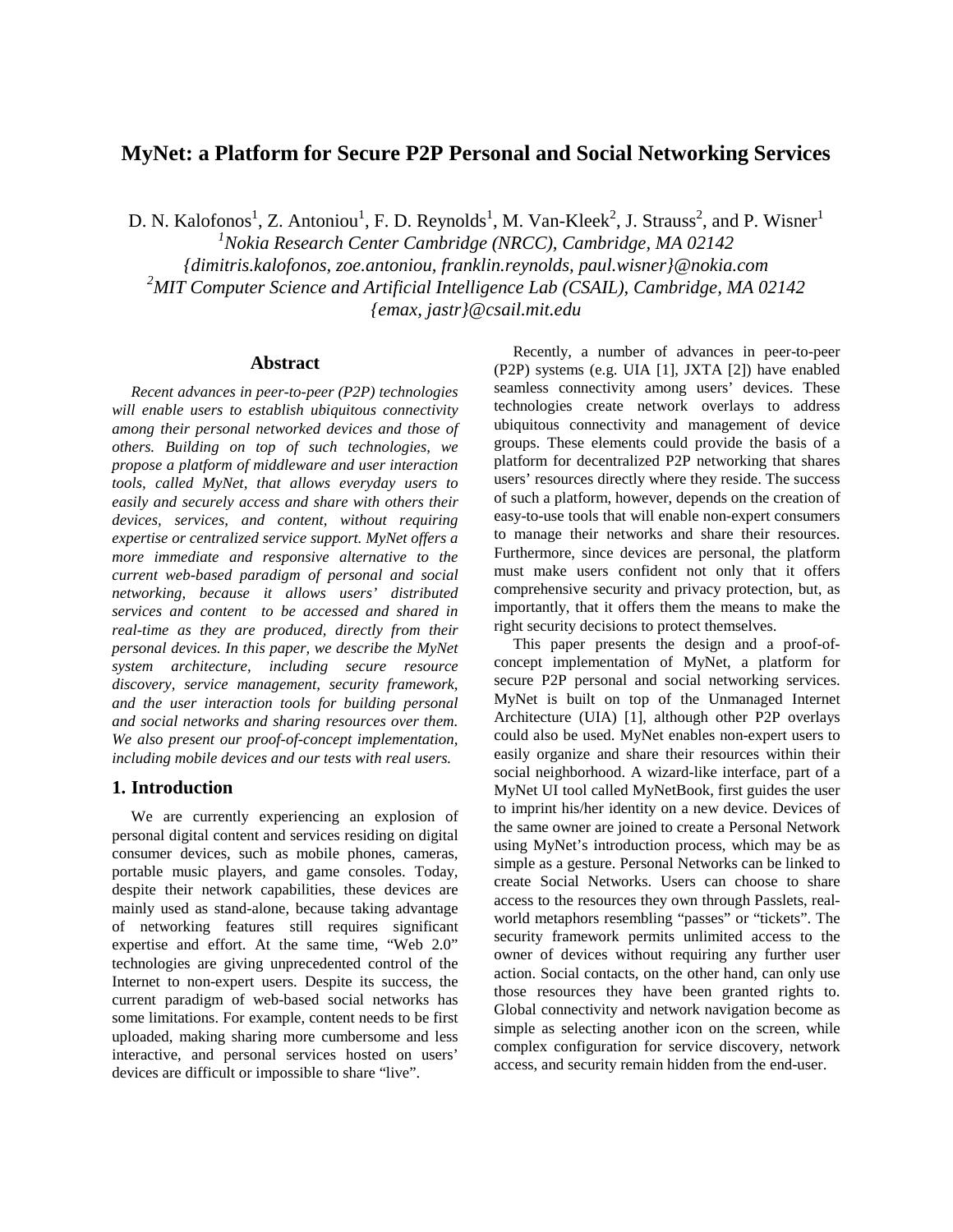The primary MyNet contributions are in the areas of user interaction, resource discovery, and security: (a) intuitive UI tools and modalities for P2P personal and social network management and sharing; (b) a secure P2P resource discovery mechanism independent from "native" service discovery mechanisms, that allows users to specify which of their resources can be discovered by each of their social contacts; and (c) an intuitive security framework that allows fine-grained access control, not only to services written using the MyNet security API, but even to legacy distributed applications that may not incorporate security at all.

The rest of this paper is organized as follows: in Section 2 we motivate our work; in Sections 3 and 4 we present basic design concepts and system architecture and design; in Sections 5 and 6 we give details about the security framework and the user interaction model; in Sections 7 and 8 we present our experience implementing and using our prototype; in Section 9 we discuss related work; finally we conclude in Section 10.

## **2. Motivation**

# **2.1. Use cases**

Alice has a Personal Network which consists of her mobile phone, laptop, home PC, and a wi-fi security camera at home. While at work, she uses her laptop to retrieve the proposal she was working on over the weekend from her home PC. She also uses her phone to check on her new pet cat through the security camera.

James' Personal Network includes his mobile phone and his home media server. While on a trip he meets his old colleague George. Over dinner, James talks about his new baby daughter and wants to share some photos. He TAPs George's phone with his mobile phone to give him access to the baby photos at his home media server. George can see the photos on his phone, but chooses to display them on his TV screen.

Chris is about to have another meeting with his team and clients. While waiting, he is using his laptop to access his desktop PC to set up a Wiki page for notes and to move all project documents in a directory. When the meeting starts, he sends two Passlets with his laptop to the entire group, enabling everyone to post notes on the Wiki and download project documents.

#### **2.2. Problem statement**

The use-cases described above remain challenging even today, mainly because available technology for managing pervasive access to personal devices, content and services is too complex for non-expert users.

For example, consider the case of James above. Assuming he subscribes to some dynamic DNS service

to enable global addressing, he would have to login remotely to his router/firewall and open a hole to expose his PC's web-server, which would make it accessible to everyone, not only George. He would then have to enable security on his web-server (e.g. creating certificates), password-protect his photos directory, edit the web-server Access Control List (ACL) to add George as a user and give him access to his baby's photos directory. Revoking his access would imply repeating much of the process in reverse order. P2P technologies e.g. [1]-[6] could address the issues of connectivity, but James would still need expertise and a lot of effort to manage and secure his resources.

The only realistic alternative today for non-expert users would be sharing with email and USB sticks when possible, or subscribing to a multitude of webbased services. These methods require users to take several extra steps and assume expenses, even though their content or services are already available in their personal devices. For example, James could share his pictures after uploading them to a social networking site, while Alice could access her content by signing up to some online storage service and her wi-fi camera by signing up to the manufacturer's remote access service.

# **3. Basic design concepts**

In this section we present the basic concepts behind MyNet. These decisions not only affect the system design, but also to a large extent the user experience.

## **3.1. UIA background**

MyNet uses UIA [1] as its base communication platform. UIA provides strong permanent locationindependent device identifiers, and allows users to securely bind personal names to devices. Each device creates a unique public/private keypair, and hashes the public key to create an endpoint identifier (EID), which acts as the permanent device address. UIA constructs an overlay network and offers a traditional socket API to establish connections. The UIA router forwards connections over the authenticated and encrypted overlay network to the destination.

Although MyNet could be built on top of other P2P technologies, UIA provides features in two areas that meet MyNet overlay network requirements: ubiquitous connectivity and distributed device group management. UIA's routing overlay supports IP mobility along with seamless operation though NATs and most firewalls. UIA's authenticated mappings from device EIDs to group and user identifiers (SIDs) provides the basis of authorization queries in MyNetSec. A conventional approach of an authenticatable User ID derived from a user private/public key pair could also be followed [7].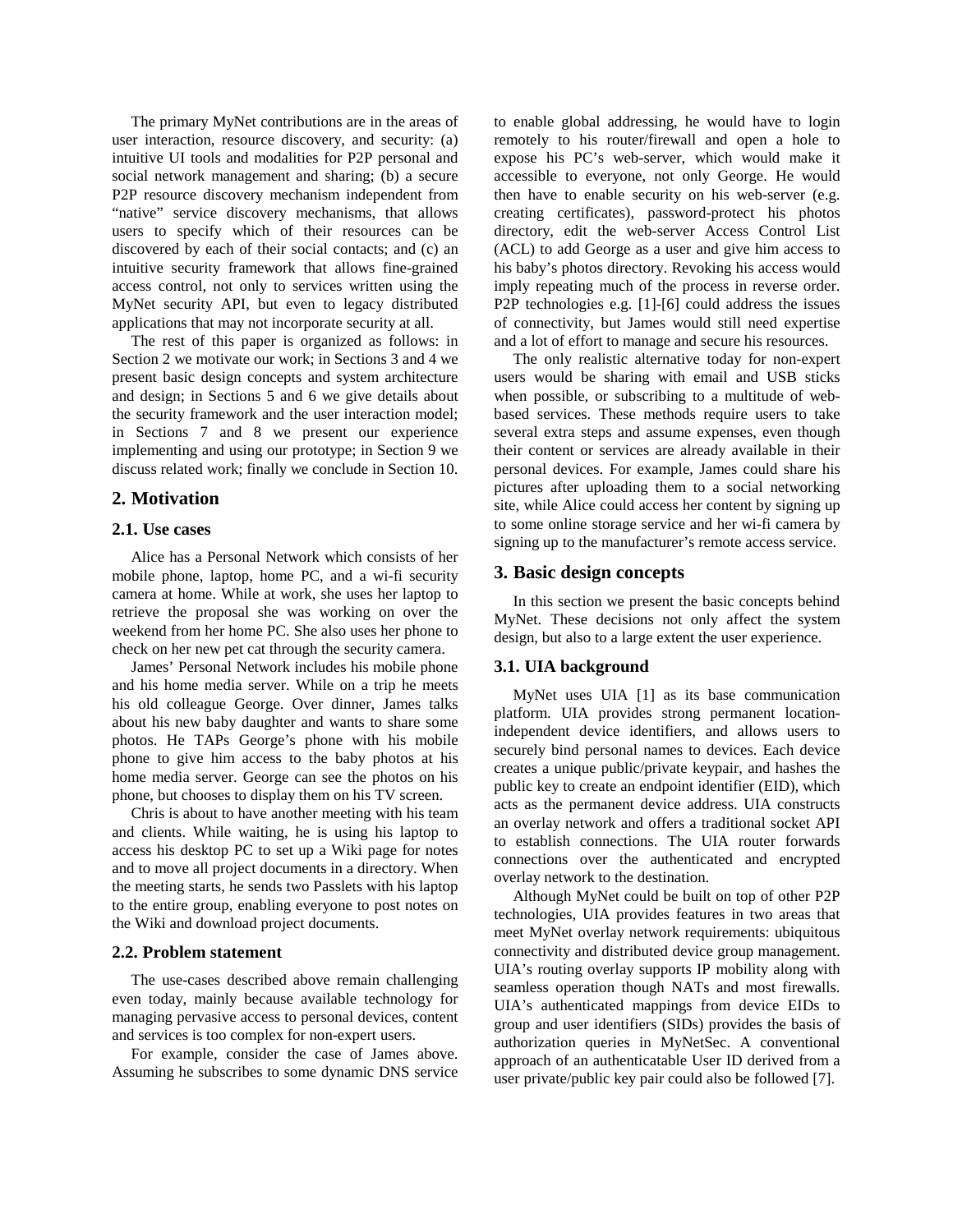#### **3.2. Devices and users**

A MyNet device is a routable and authenticatable overlay network endpoint, uniquely identified by its EID. It can host services and content. For devices that support multiple-user accounts, a unique EID identifies both the device and the user logged-in.

MyNet follows the UIA approach to identify users (and groups) as a set of EIDs [1]. This is possible through UIA's trustworthy distributed group membership protocol. MyNet builds authorization at the (more intuitive) user-level, as opposed to the (more common) device-level, on top of this protocol.

### **3.3. Imprinting**

A new device becomes a MyNet device through the Imprinting process, which imprints the owner identity, profile and secret (e.g. PIN) [8]. The owner secret offers protection against misuse for critical tasks, i.e. adding/deleting a personal device. The user can also set preferences about which other actions, e.g. adding a social contact or granting permissions, are protected by this secret. The imprinting process uses the available platform UI modalities (e.g. GUI, RFID).

#### **3.4. Personal device clusters**

After a device is imprinted, it can be merged with other devices to create a Personal Device Cluster (PDC), through the MyNet Introduction process. Merging requires owner authentication on both sides and is reversible. Next, UIA and MyNet gossip merges the PDC sub-spaces known to the two devices into one.

The PDC is the basic cell of a MyNet network. It is the Personal Network of a user and all devices in it can authenticate themselves as being part of the same PDC, thus allowing privileged access to each other. This is an implicit result of the Imprinting and Introduction process and does not require further user interaction.

#### **3.5. Social contacts**

PDCs of different users can be linked through the MyNet Introduction process. The result is the addition of a social contact to both users' PDCs. Linking requires mutual consent from both sides and it is reversible. During linking, the UIA layers of the two devices exchange routing information, SIDs and EIDs [1]. Once linked, UIA and MyNet gossip takes place and the linked PDC devices know how to route overlay traffic among them. The creation of social contacts establishes long-lived trust relationships allowing users to share resources at any time. For ephemeral sharing scenarios, users may use an out-of-band mechanism to grant Passlets that allow temporary access.

#### **3.6. Services and content**

Each PDC device can run one or more user-services (services perceived by the user). Each user-service may be implemented by one or more distributed elementary services, about which the user is in general oblivious.

Services can be distinguished into MyNet-"aware", i.e. written using the public MyNet APIs, or legacy, i.e. services that were not written with MyNet in mind. Legacy services can be further distinguished into MyNet-"enabled", i.e. services for which support has been added in MyNet, and MyNet-"transparent", i.e. services about which MyNet is unaware.

User content includes files stored in any device in a user's PDC. The user content can be shared with other users though services running on devices. It is possible for the same content to be shared though the use of more than one different services. It is important to note that how the content is shared (e.g. downloaded vs. streamed) and what happens to it after it is shared, is determined by these services and not MyNet.

#### **3.7. Groups**

A user can create groups of users or devices. User groups can be used to define the recipient of access control privileges. Device groups can be used to define the target of access privileges. MyNet also defines a number of built-in user groups, such as the "world", "my direct contacts", and "my extended contacts".

## **3.8. Security**

The MyNet security framework, called *MyNetSec*, provides authentication, authorization, privacy, and fine-grained access control. Access control is based on Passlets, which resemble the real-world metaphor of "passes" or "tickets". A Passlet contains user-level permissions for its recipient. There are Device Passlets (full access to all services hosted in a device) and Service Passlets (access to selective functionality exposed by only one service). It is also possible to give "PDC-wide" Passlets for a service, i.e. grant access to all instances of the specific service running on any PDC device. In the absence of a Passlet, access to all services over the MyNet overlay is blocked by default.

A user can use the MyNetBook Passlet Manager tool on any personal device to create Passlets that will allow their recipient to access any resources in the PDC. The recipient can be any social contact or group, or in an ephemeral interaction scenario, an unknown recipient determined through an out-of-band mechanism (e.g. NFC [9]). Similarly, a user can use a received Passlet to access the prescribed resources from any personal device in the PDC. At any point, a user can revoke a granted Passlet with any PDC device.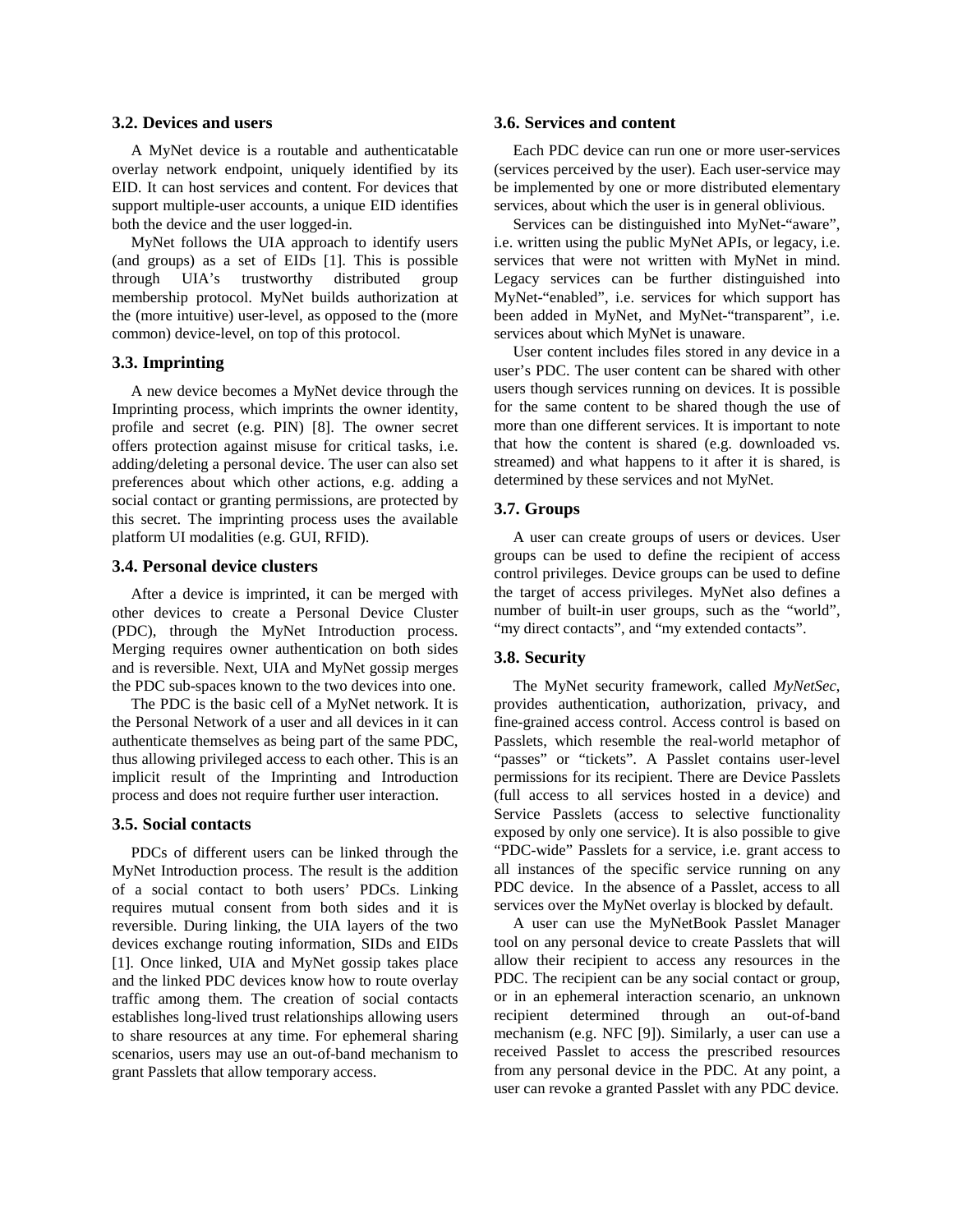# **4. System design**

In this section we present the MyNet system (Figure 1). The security framework and the user interaction model are presented in more detail in Sections 5 and 6.



**Figure 1: MyNet architecture.** 

## **4.1. Architecture overview**

Adding devices and contacts to a MyNet PDC is implemented by the *Out-of-Band Introductions* module. MyNet peer device discovery is initiated through mechanisms that do not use UIA-IPv6, such as NFC [9] and Bonjour [10]. During the introduction process, MyNet peer discovery records including overlay routing information are exchanged, which bootstrap the MyNet resource discovery. The Out-of-Band module is an adaptation layer which allows the implementation of the introduction process through a variety of plug-in technologies. Introductions take place between devices in close physical proximity, thus leveraging human communication to establish trust.

MyNet system components and MyNet-"aware" applications can use an asynchronous remote procedure call (RPC) layer, called *MyARPC,* to exchange messages between processes within a single or different machines. Different existing systems could be used as a basis for MyARPC, e.g. XML-RPC, SOAP. For convenience, MyNet uses the RPC library of UIA, which is based on Sun RPC. All MyARPC messages are transmitted over secure SSL connections.

Recognizing that many MyNet devices will not be online all the time, MyNet also introduces a persistent *Messaging* service that guarantees that a one-way message will be delivered to a destination EID whenever that device comes online. The messaging module achieves this by queuing messages in persistent storage if a delivery attempt fails and periodically

attempting to send queued messages. The duration of queuing is in general long (e.g. days), during which the device can be rebooted several times. Upon expiration of the queuing period the sender receives an error.

MyNet Messaging uses the API exposed by MyARPC. In turn, its API is used by MyNetSec to send Passlets, by the PDC-store for PDC replication updates, and by MyNet-"aware" applications.

## **4.2. PDC-wide state replication**

MyNet maintains a persistent and replicated hashtable data structure in each host, called *PDC-store*, that is designed to enable MyNet applications and services to share state across instances running on the various devices in a user's PDC. Currently, the PDC-store is used to store Resource Discovery Records (RDRs) for users, devices, and services and all Passlets.

To propagate update messages, the PDC-store relies on MyNet's messaging layer, which guarantees eventual delivery. MyNet PDC-stores, by default, follow an optimistic [11] strategy for replication, in order to provide functionality that most closely resembles simple persistent local databases to applications using them. However, the problem of achieving global consistency in partitioned (disconnected) distributed database systems under optimistic strategies requires tackling complex issues with how to detect and reconcile conflicts [12].

While many such methods have been proposed (e.g. Ivy [13], Ficus [14], Coda [15], Bayou [16], Footloose [17]), we chose a two-fold solution. We first implemented a simple strategy for reconciling updates based on timestamps. While this approach has known limitations (global time synchronization to guarantee consistency), it requires very little overhead, and may be adequate for many applications. For example, in many situations a consistency guarantee may not be required, or values might only be written by one host. Similarly, updates may be sufficiently infrequent that the probability of conflicts may be very low.

The other optimistic PDC-replication strategy, which is still work-in-progress, is derived from [18] and requires transaction histories for each read and update of a value in the table. These transaction histories make it possible to reliably detect when conflicts occur and when reconciliation is necessary.

# **4.3. Secure P2P resource discovery**

Current service discovery frameworks either enable service discovery though some centralized directory service (e.g. UDDI [19]) or define the scope of discovery either administratively (e.g. SLP [20]) or based on local-network boundaries (e.g. Bonjour [10],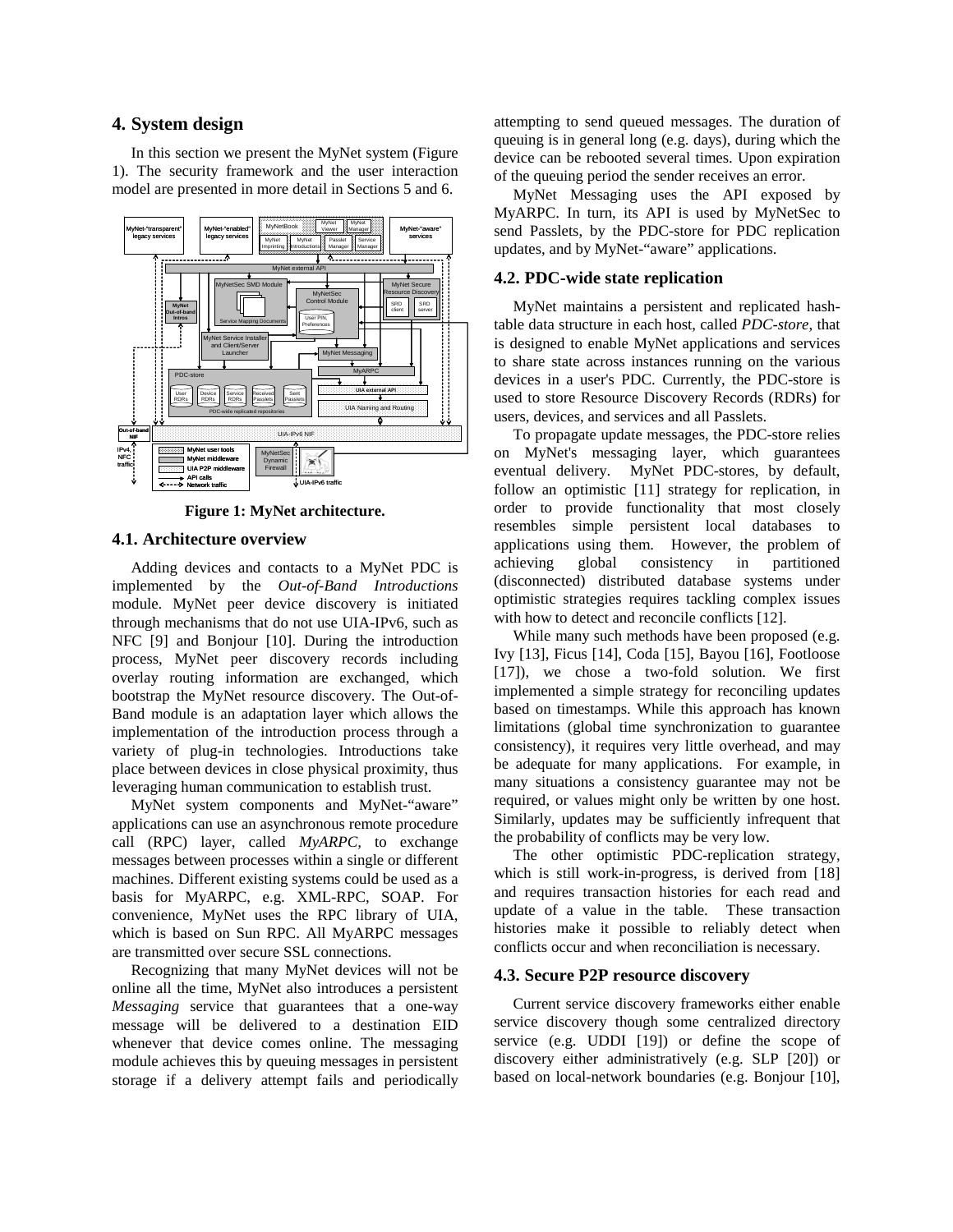SSDP [21]). In contrast, MyNet introduces a P2P resource discovery mechanism whose scope is based on users' social relationships. Also, while most discovery frameworks do not incorporate security mechanisms, MyNet uses the Passlet mechanism to allow a user to specify what resources she would like to make visible by her social contacts, thus controlling how different persons view her PDC. Finally, MyNet resource discovery is widely applicable, since it does not depend on "native" service discovery protocols.

MyNet achieves all the above by introducing its own Resource Discovery Records (RDR) corresponding to devices, services, content and contacts (users), a *Service Installer and Launcher* module, and by implementing resource discovery as a "PDC-wide" MyNet-"aware" service. The *Secure Resource Discovery* (SRD) module is responsible for creating an RDR for the device itself, for each new user this device is introduced to, and for each of the MyNet- "aware" and MyNet-"enabled" services hosted by it. New RDRs are stored/replicated in the PDC-store.

The discovery process consists of four steps that take place in sequence but at different points in time:

*Step 1 – resource registration:* New RDRs are created due to external events. For contacts and devices, this is the imprinting or introduction process. For services and content, MyNet introduces a serverside MyNet Service Installer and Launcher. The serverside installer installs the service and an XML document called Service Mapping Document (SMD, Section 5), which is used by the resource discovery module to create a service RDR. The server-side launcher also starts the server-service automatically or on demand.

*Step 2 – user sets discovery permissions*: The user uses MyNetBook to create a Resource Discovery Passlet (RD Passlet) that specifies which of the user's own RDR records may be revealed to a specific user.

*Step 3 – resource discovery/browsing:* All devices in a PDC receive the RDRs owned by the PDC owner through the PDC-store replication mechanism. In order to see into another PDC, the Secure Resource Discovery client (SRD-client) sends a MyARPC request that is received by the SRD-server on any of the devices of the target PDC. The SRD-server asks its MyNetSec module for the RDR records to send, which returns the RDRs authorized by granted RD-Passlets.

*Step 4 – service launching:* The client-side launcher for services is activated when the user selects a service RDR on MyNetBook. It maps the RDR to the corresponding client-side application and "customizes" the client-side application's configuration at launchtime based on previously received Passlets.

# **5. Security**

One of the main contributions of MyNet is a comprehensive security framework that offers (a) easeof-use, by exposing user-level permissions while hiding complex system-level security settings with the Passlet mechanism, and (b) fine-grained access control to a large class of legacy distributed applications that may not implement security. Besides MyNet, this framework can be applied to a wide range of other existing distributed request/response applications, such as Web Services, Web Servers, UPnP devices, XML-RPC or SOAP-based services. We believe the above make the proposed security framework unique, although research exists in areas related to security usability of distributed systems (e.g. [7], [22], [23]) and some of its individual components (e.g. [24]-[30]).

In the rest of this section, we present in detail the MyNet security framework. Additional details on its implementation and examples can be found in [31].

## **5.1. Overview**

In order to enforce fine-grained access control, MyNetSec introduces in each PDC device a *Dynamic Firewall*, which intercepts all overlay traffic before it reaches the servers hosted on that device. The firewall is controlled by the *MyNetSec Control* module, which makes the decisions on whether captured traffic will be allowed or rejected, based on the security policies expressed by the user with Passlets. The control module calculates these policies by using information contained in the Passlet repositories in the PDC-store.

The user uses the *Passlet Manager* UI tool, to create, send, revoke, and view Passlets. Once a Passlet is created, the MyNetSec Control module sends it to its recipient in the other PDC and stores it in the 'Sent Passlets' repository of its own PDC-store. Likewise, received Passlets are stored in the 'Received Passlets' repository. The PDC-store's replication mechanism then replicates the Passlets across all PDC devices, thus automatically "programming" all PDC device firewalls.

Support for legacy services is added through the use of *Service Mapping Documents* (SMD), i.e. XML documents that contain the mappings from user-level permissions to the RPCs/actions of the known distributed interfaces. SMDs are available only for MyNet-"enabled" legacy and MyNet-"aware" services. MyNet-"transparent" legacy services can still be access-controlled using Device Passlets.

## **5.2. Passlets**

Passlets define user-level permissions, i.e. permissions that are meaningful to humans. Each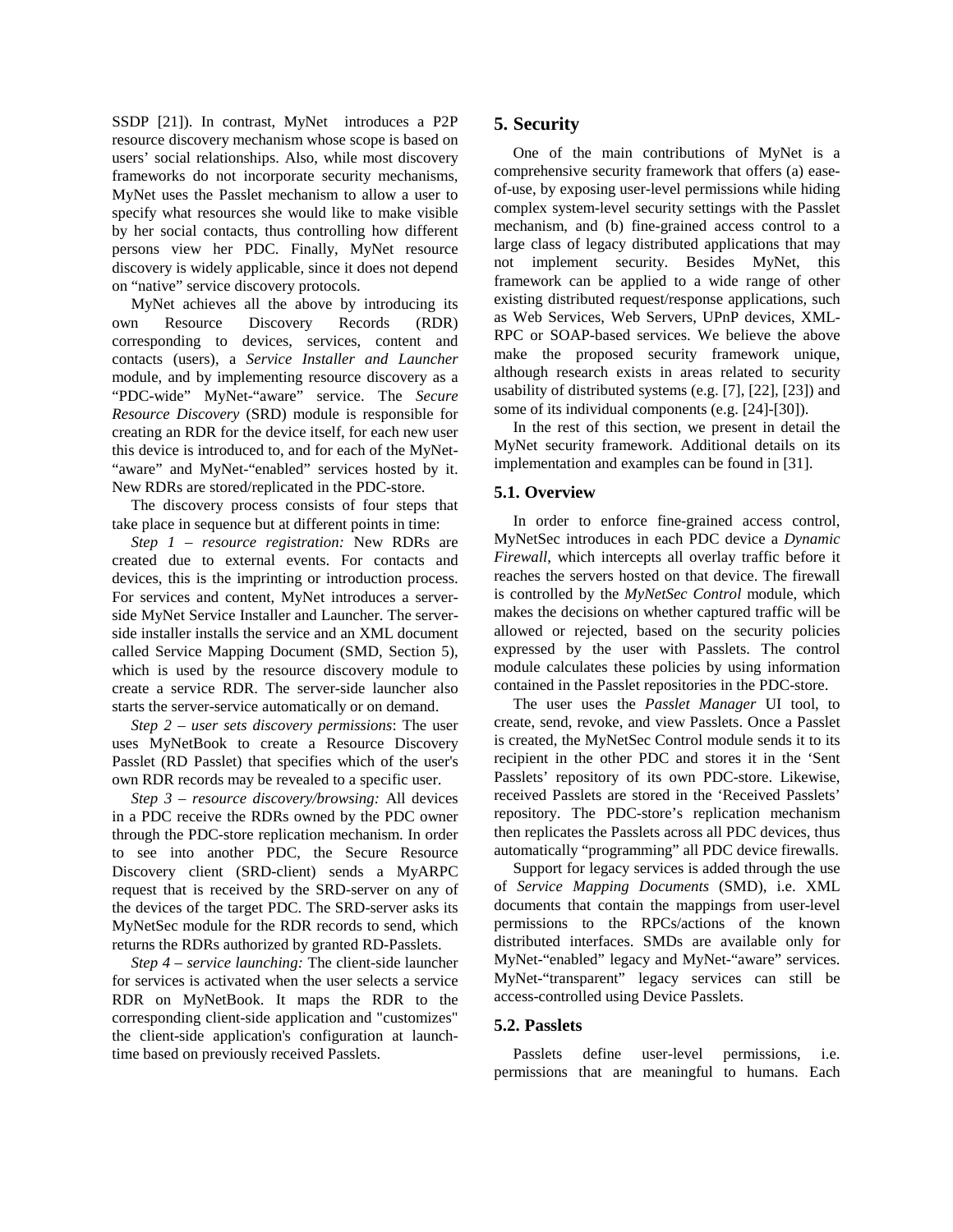Passlet permission has a user-friendly part which is exposed to the user (e.g. a text description with a tickbox or a pull-down menu of options), and a system representation (i.e. a permission parameter of a certain type). Passlet permission parameters can be of the following types: 'boolean', 'enumeration', 'number', 'list of numbers', 'string', 'list of strings'. System-level permissions are derived from the Passlet's user-level permissions based on the mappings found in the userservice's SMD. The SMD describes for each elementary-service which RPCs/actions should be allowed, depending on Passlet permission parameters.

Common fields in all Passlets include the information about *who* is giving permission, *to whom*, *for what*, and *for how long*. They also include a PDCwide boolean flag, which is 'true' only if the permission is for all PDC instances of a service, and a unique 128-bit Passlet ID. Device Passlets have only one boolean permission parameter ('allow\_all'), which is true only if the user wants to give full-access to the recipient. Service Passlets have at least one 'allow\_all' Boolean permission parameter that gives "all-ornothing" access to the specific user-service. This ensures that (at least) "on/off" access control is possible with Service Passlets for all user-services, even for services where fine-grained access control is not possible because of lack of information or access to their RPC interfaces.

## **5.3. Cumulative Passlets**

Cumulative Passlets (cPasslets) are internal structures created and maintained by MyNetSec that express the overall cumulative effect of all individual Passlets granted or received by the user. cPasslets are calculated based on the contents of the PDC-store 'Sent' and 'Received' Passlet repositories, referred to as sent-cPasslets and received-cPasslets respectively. A sent-cPasslet expresses the overall permissions that the owner of the local PDC has granted to a remote user or user-group; when a device in that user's PDC attempts to access any resources, the device receiving the access request looks for the existence and the contents of a sent-cPasslet for that remote user in order to be able to make an access control decision. Similarly, a receivedcPasslet expresses overall permissions that a social contact has granted to the owner of the local PDC.

cPasslets provide a snapshot of the cumulative effect of permissions granted to a user or by a user though a series of Passlets. As such, cPasslets are updated continuously and do not have a duration or expiration time. At initialization, MyNetSec scans all received and sent Passlets in the PDC-store that have not been revoked or expired and creates cPasslets for each of the users or groups for which a Passlet exists. During regular operation, MyNetSec continuously creates new and updates existing cPasslets based on the following events: new Passlet received, new Passlet sent, existing Passlet revoked, existing Passlet expired.

Finally, it is important to note that the creation and maintenance of sent-cPasslets is a trusted operation. The PDC-store content replication is a secure (authenticated, encrypted, integrity checked) operation that only devices in the same PDC can perform. Therefore, each device can trust the information in the 'Sent Passlets' repository in its local PDC-store to create and maintain sent-cPasslets, and use them to make access control decisions.

# **5.4. Dynamic firewall**

The MyNetSec Dynamic Firewall assembles traffic into Capture Traffic Units (CTUs), i.e. units of traffic each destined to exactly one elementary service as defined in one of the SMDs. In order to know which incoming traffic to capture and how to assemble it into CTUs, the firewall receives from the control module an ordered list of SMD filters. Each SMD filter is defined as a hierarchical stack of values from well-known protocol layers: (1) *IP layer* (only UIA-IPv6), (2) *transport layer* (e.g. TCP, UDP), (3) *service transport* layer (e.g. HTTP, RTP), (4) service invocation layer (e.g. SOAP), and (5) service ID layer. Each SMD filter starts from layer 1 and ends on the highest layer that is required by the firewall to unambiguously demultiplex incoming traffic. The last element of this SMD filter list is always the "MyNet Default SMD filter", which captures any overlay traffic not captured by any of the previous SMD filters in the list. The list of SMD filters is updated continuously as new SMDs are installed. The firewall inspects all incoming UIA-IPv6 traffic and processes the list of SMD filters in order until it finds the first filter that matches it. The MyNet Default filter captures traffic not captured by the remaining filters.

Once the firewall has assembled a CTU with traffic captured by one of its SMD filters, it passes related information to the MyNetSec control module (Section 5.6). If a decision to accept is made, the firewall allows the CTU to reach the server; if a decision to reject is made, the control module instructs the firewall to reject the CTU either silently or by returning an error.

## **5.5. SMD module**

The SMD Module is responsible for parsing the SMD documents of the services installed in each device and providing information about these services to the MyNet discovery (SRD) and security modules.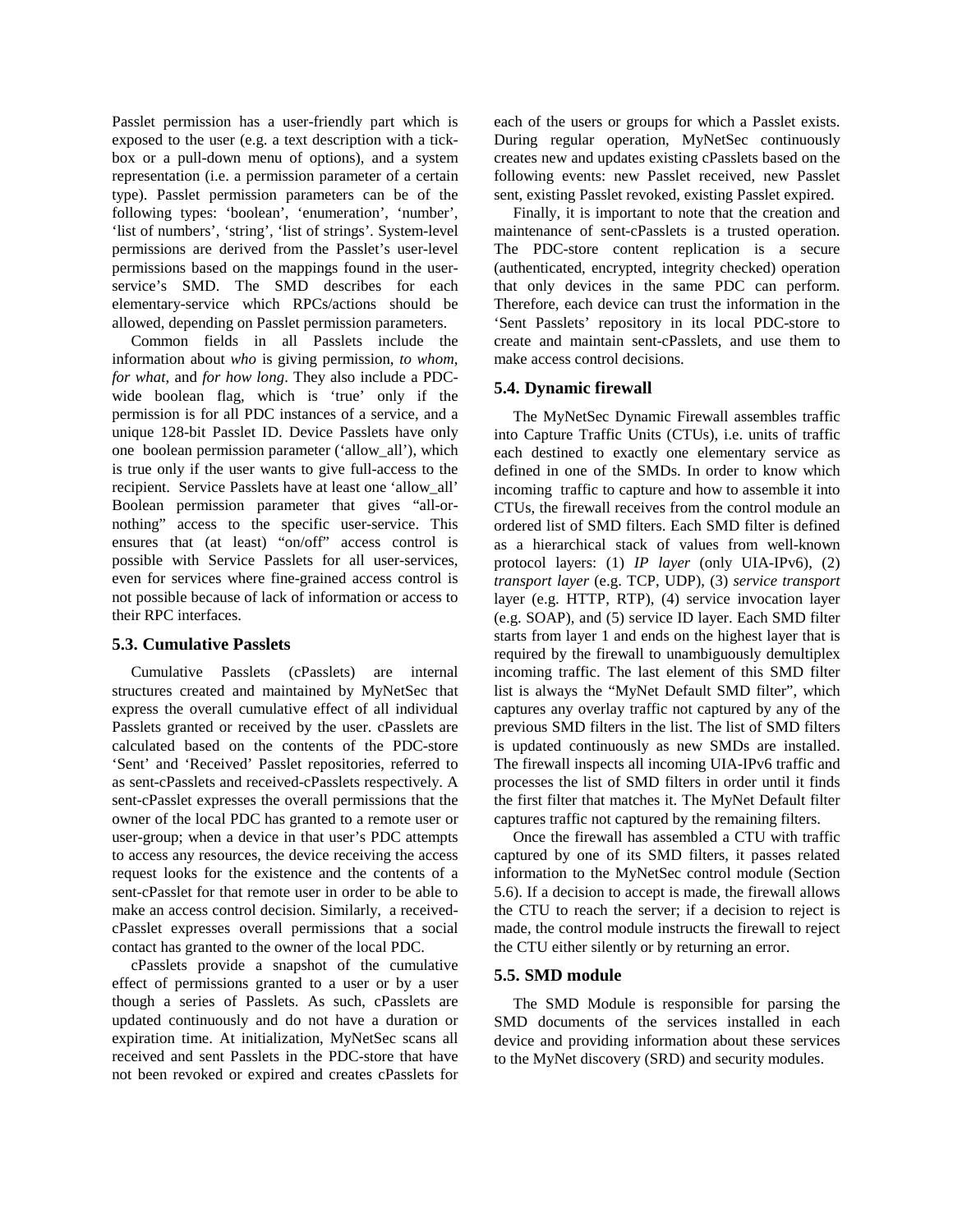

**Figure 2: SMD document structure.** 

SMDs are XML documents containing: (a) the userservice description used to create the RDR records in the PDC-store, (b) descriptions of one or more elementary distributed services that the system uses to implement the user-service, (c) a list of user-level permissions and their mapping to arguments of RPCs/actions, and (d) a list of error codes. The main sections of an SMD are shown in Figure 2. More details and examples of SMDs can be found in [31].

The SMD Module extracts information from each section by parsing the SMD from top to bottom. The SMD Module scans all MyNet Permissions in the Permission List section and, for each SMD filter encountered, it constructs an "RPC Conditions" table indexed by RPC/actions and containing the overall conditions incoming RPC/action arguments must satisfy in order to be allowed. In those cases where an "allow" condition for an RPC/action is found under multiple MyNet Permissions in an SMD, the overall condition is constructed by creating an OR expression, starting from left to right, following the order with which permissions appear in the SMD. These expressions are evaluated by the control module.

# **5.6. MyNetSec control module**

The MyNetSec control module controls how the MyNet dynamic firewall enforces the access control policy defined by the user through Passlets. It accesses the PDC-store Sent and Received Passlet repositories to calculate and maintain cPasslets. Access to the user-PIN and preferences allows it to protect certain critical MyNet operations. Also, the control module uses the information from the SMD module to create the ordered list of SMD filters for the firewall.

Once the firewall has assembled a CTU with traffic captured by one of its SMD filters, it passes information to the MyNetSec control module about

which SMD filter captured the CTU, the source and destination EID of the CTU, the protocol PRC/action and the list of received arguments. The control module uses this information, looks up the user permissions from the corresponding cPasslet, starts evaluating the corresponding OR expression found in the "RPC Conditions" table, and accepts the RPC/action when the first condition in this expression is satisfied. If no condition is satisfied, the RPC/action is rejected.

# **6. MyNetBook**

The MyNet user experience was a fundamental system design goal. MyNet takes advantage of familiar metaphors from everyday life and social relationships to connect devices in a user's immediate social neighborhood: the user's own devices and those of one or two social hops away. This is a significant enhancement not found in today's popular approaches for social P2P interaction (e.g. [32], [33], [34]). In addition, rather than requiring new models of behavior, we embrace intuitive human activities, such as pointing and touching, as part of the user interaction model for the purposes of building trust, establishing social contacts, sharing and simplifying lengthy configuration processes. The resulting design is a new network navigation model based on social relationships.

This section presents the system aspects of MyNetBook, an example instantiation of the MyNet UI, and briefly describes the user experience. More details about the MyNet UI model can be found in [35].

# **6.1. UI tools system overview**

MyNetBook is a set of UI tools that use the underlying MyNet external API to create an intuitive visualization of MyNet entities and enable easy interaction between the end-user and his/her PDC. As shown in Figure 1, MyNetBook consists of the following tools: (a) *MyNet Imprinting*, which passes the user data during imprinting to the PDC-store and MyNetSec Control modules; (b) *MyNet Manager,* which uses API calls from the PDC-store and SRD modules to retrieve discovery records; (c) *MyNet Service Manager*, which allows the user to install and launch MyNet-"enabled" and MyNet-"aware" services; (d) *MyNet Viewer*, which is the front-end GUI application; (e) *Passlet Manager,* which uses API calls from the PDC-store, MyNetSec SMD and Control modules to create, edit, browse, and revoke Passlets; finally, (f) *Introduction Manager*, which uses API calls from the Out-of-Band Introductions module for the process of adding new devices and social contacts.

When MyNet is launched on a device for the first time, the Imprinting module guides the user through a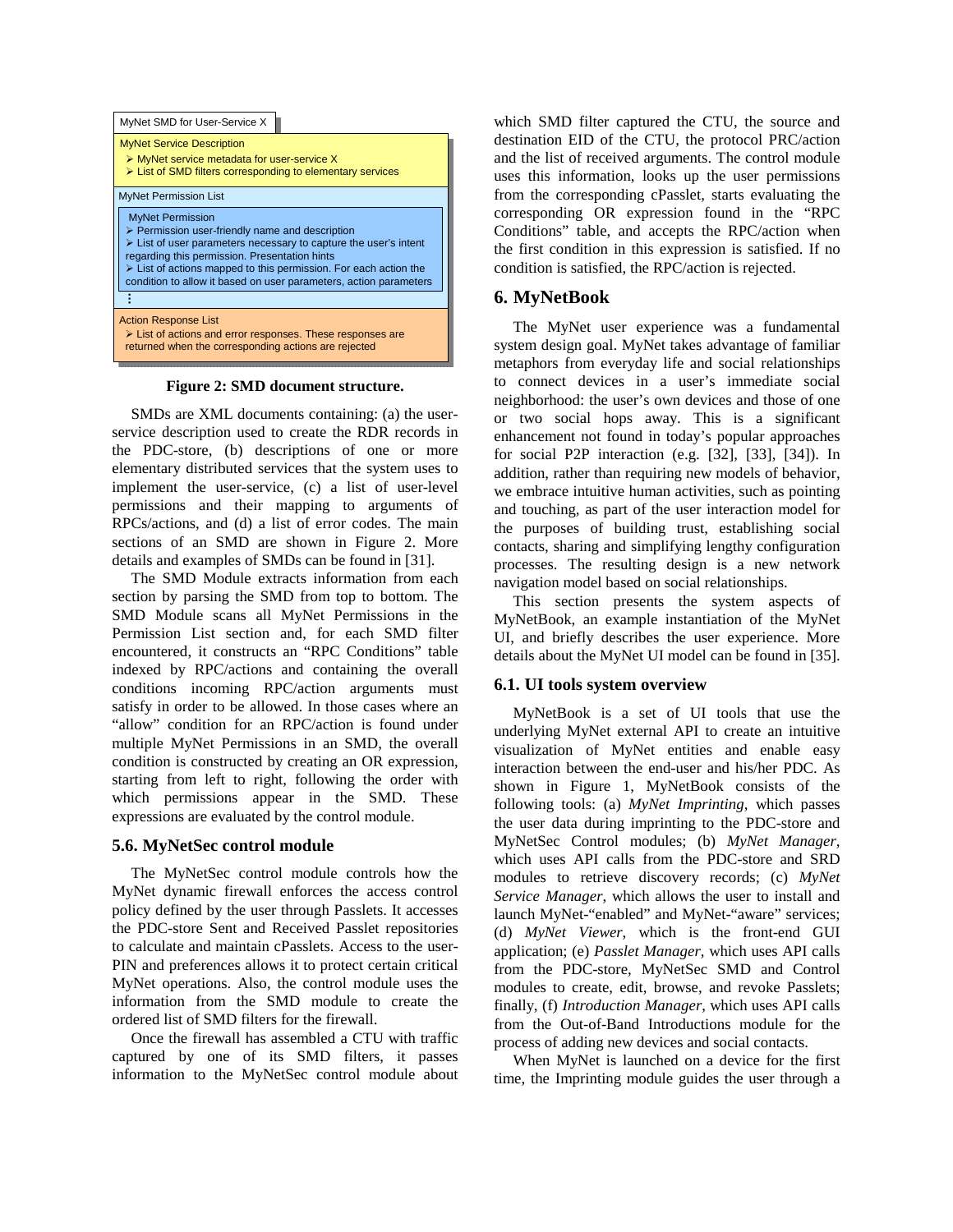wizard-like interface to imprint the user's identity and establish ownership of the PDC. The user enters a name for the PDC, profile information that can be used in the context of social networking and an owner secret (e.g. PIN). The result of the imprinting process is the creation of a PDC containing the imprinted device.

The *MyNet Manager* uses API calls exposed by the local PDC-store to collect the RDRs of the owner's PDC. It can also discover RDRs from other PDCs by using API calls from the SRD-client to send resource discovery requests. The results are passed to Viewer.

The *MyNet Service Manager* coordinates the installation and launching of services by using API calls from the SRD, SMD, Installer and Launcher modules. The user can launch a service by doubleclicking on the service representation, e.g. an icon. API calls exposed by the MyNet client-side launcher (a) match the service id from the service RDR to the appropriate client application installed locally and (b) use its launcher component to launch the client application with the correct configuration, so that it points to the local or remote distributed service.

Finally, the Passlet Manager uses information from the SMDs and RDRs in the PDC-store to (a) collect sent and received Passlets and (b) compose a set of user-level permissions based on the service attributes. Both the Passlets and the permissions are passed to the Viewer for rendering.

#### **6.2. Personal network navigation**

The key objective of the user experience is ease-ofuse and intuitive interaction based on social behavior paradigms. To this end, the user interaction model exploits concepts such as personal device clusters, social networking, sharing and touch [36], [37]. At the system level, MyNet leverages human-to-human interaction to establish trust and social relationships to route traffic over the overlay network.

MyNetBook uses the well-established metaphor of the hierarchical tree structure to visualize on any device all the devices, services, content, and social contacts in the user's Personal Network. All the devices owned by a user are logically grouped together. Likewise, all services hosted by a device are logically grouped together. Devices are shown as the children of the user and services are the children of devices. Similarly, social contacts appear as children of the PDC owner. Resources shared by a contact through Passlets are shown as the children of that contact.

#### **6.3. MyNet introductions**

The MyNet Introductions process replaces lengthy manual configuration procedures with a simple pointand-click gesture. Touching or pointing to an object is a very familiar gesture both in real life and in traditional GUI interfaces. As a result, physical space becomes an extension to the traditional 2-D GUI display. There have been uses of wireless proximity technologies (e.g. IrDA, RFID) to identify and interact objects in the immediate physical proximity (e.g. [38]). However, the MyNet Introductions module makes it possible to interpret the same touch-based gesture differently based on context. For instance, it can express a user's intent to add a personal device, add a social contact, bootstrap network connectivity, invoke service discovery, give access rights, share, launch an application and so on.

MyNet uses Near Field Communication (NFC) [9], a short range wireless communication technology, to realize this interaction model. MyNet Introductions uses API calls exposed by the Out-of-Band Intros module to invoke NFC-based MyNet peer discovery, also known as TAPing. By default, devices are in the polling mode. When triggered by the user, the initiator device goes into sending mode and exchanges peer discovery records with the target (if one is in close proximity). When the Introduction process completes an RDR is created and stored in the PDC-store for the new contact/device. MyNet Introductions also uses Bonjour [10], a local area multicast discovery protocol, for devices that are not portable or NFC–enabled.

#### **6.4. User interaction with security**

While research efforts over the years have produced strong security algorithms and protocols, today most systems are not designed with usability in mind, thus making the end-users the weak link in overall security [39], [7]. For this reason, security usability was a fundamental requirement in MyNet system design.

MyNet exposes only intuitive concepts to end-users, while taking care of complex settings at the system level. The MyNet Introductions tools reduce the task of building trust with personal devices and contacts to a simple point-and-click gesture. Likewise, the Passlet Manager simplifies sharing to three, easy to make highlevel decisions for *what* to share, with *whom* and for *how long*. Amending previous Passlet decisions and revoking them is equally simple. The result of completing these tasks is promptly reflected in the GUI, where users also get a clear picture of the overall access granted to each of their social contacts.

#### **7. Implementation**

MyNet was initially developed for PCs and laptops running Debian Linux, using C, C++, shell scripts and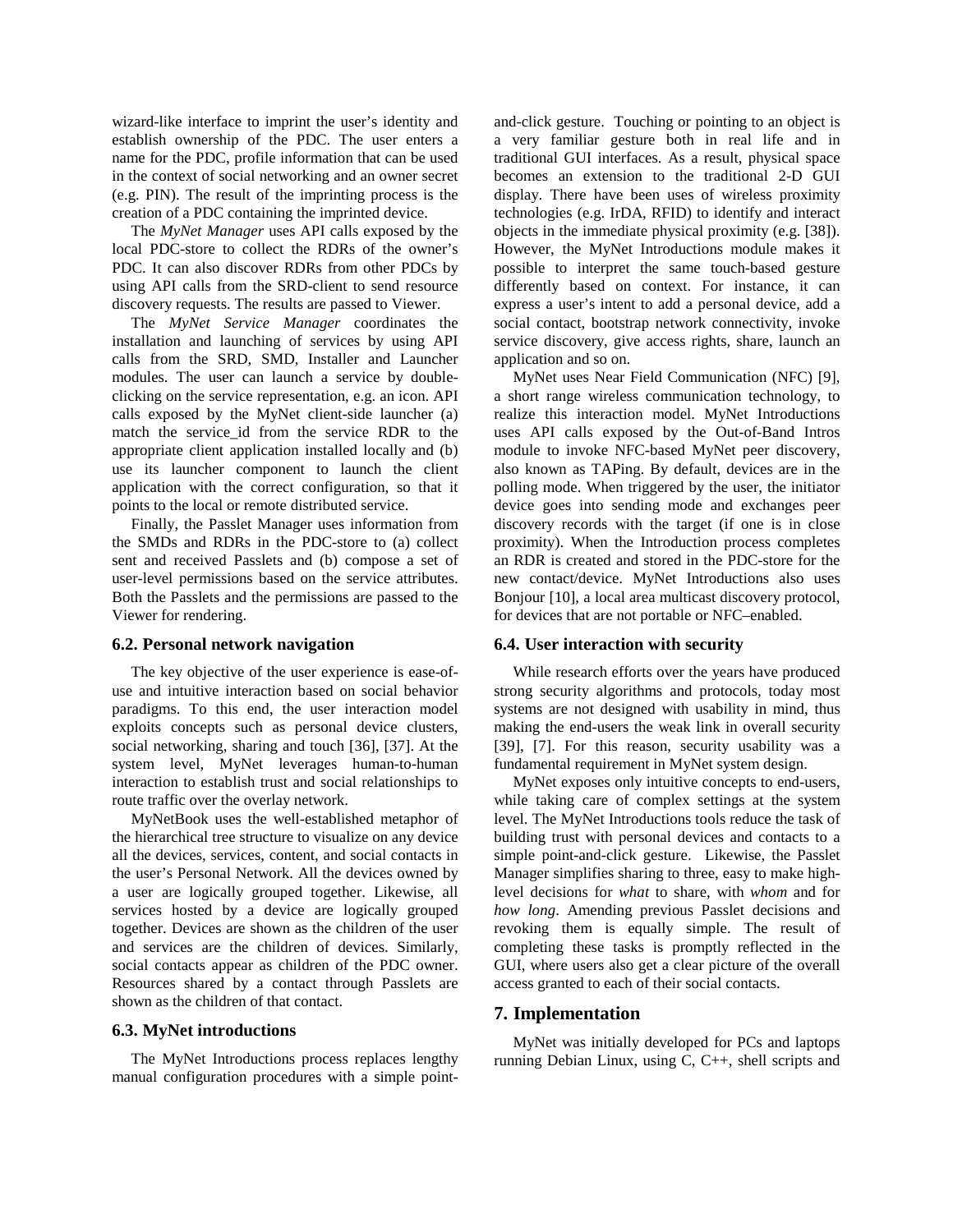Python. Use of Sun RPC over the wire allows MyNet to interoperate across different platforms.



**Figure 3: MyNet experimental prototype.** 

MyNet has also been ported to the Nokia N800 (Linux OS), and MacOS X. Nokia's development environment for the N800 is based on Scratchbox. It includes a cross platform tool-chain that allows developers to build ARM binaries for the N800. The N800 has 128mb of RAM with up to 8GB of persistent storage and does not include many libraries normally found on a Linux system. This leads to occasional conflicts that require the adjustment of the SW components. It, also, requires its own GUI design to fit the smaller N800 screen and layout concepts. Figure 3 shows MyNet running on the current experimental setup. Both the laptop and the N800 are fitted with an NFC smart sleeve attached through the USB port [40].

 We recently started a prototyping effort in native Symbian C++ for Nokia S60 phones which will enable large user trials. The Symbian port presents many challenges because (a) UIA uses Standard Template Libraries and Boost which are unavailable in Symbian, (b) MyNet is written in Python which is not space efficient for always-running background processes, (c) MyNetBook uses the GTK toolkit which is unavailable in Symbian and (d) the Symbian "idioms" require a different software architecture.

## **7.1. The MyNet prototype**

This section gives an overview of the current prototype. In our prototype, the main GUI widget is a notebook with two tabs, a toolbar at the top and a status bar at the bottom (Figure 4). By selecting the first tab the user can browse and manage his/her Personal Network. By selecting the second one, the user can manage Passlets and access rights. Interactive tasks that require the user's attention such as imprinting, adding personal devices and contacts, sharing and error notifications are displayed in popup windows. The

toolbar buttons are "Build your Net" for adding personal devices to the PDC, "Add contact" for adding social contacts to the PDC, and "Share" for creating Passlets. The status bar displays status messages.

| MyNet Debug Tools               | MyNetBack                         | $-1010$<br><b>Help</b>   |
|---------------------------------|-----------------------------------|--------------------------|
|                                 |                                   |                          |
|                                 | <b>A</b><br>$\bullet$             |                          |
| Build your Net                  | Add Contact<br>Share              |                          |
|                                 |                                   |                          |
|                                 | MyNet                             | $\overline{\phantom{a}}$ |
|                                 | MyNet Devices                     |                          |
| MyNet                           | $Z$ oe<br>v                       |                          |
|                                 |                                   |                          |
|                                 | þ<br>Zoe_Phone                    |                          |
|                                 |                                   |                          |
| Passlet Manager                 | Zoa_Laptop<br>$\ddot{\mathbf{v}}$ |                          |
|                                 |                                   |                          |
|                                 | Content Browsing                  |                          |
|                                 |                                   |                          |
|                                 | Web Carnera                       |                          |
|                                 | Sacha<br>Þ                        |                          |
|                                 |                                   |                          |
|                                 | Dimitris<br>Þ                     |                          |
|                                 |                                   |                          |
|                                 | ₫                                 | ٠                        |
|                                 | Delete                            |                          |
|                                 |                                   |                          |
| (Jun 27 10:58:19 mynet_introal) | Link complete.                    |                          |

**Figure 4: The MyNet Viewer** 

| acipient                                            | Already has access to                               | Grant access to:                                                                                                                                                      |  |  |  |
|-----------------------------------------------------|-----------------------------------------------------|-----------------------------------------------------------------------------------------------------------------------------------------------------------------------|--|--|--|
| $<$ new $>$<br>Dimitris                             | Content Browsing@Zoe_Laptop<br>Web Camera@Zoe_Phone | MyNet Explorer<br>▽ Zoe Laptop<br>Web Camera<br>Content Browsing                                                                                                      |  |  |  |
| Sacha                                               |                                                     | > Zoe Phone                                                                                                                                                           |  |  |  |
| Web Camera@Zoe_Laptop<br>Content Browsing@Zoe_Phone |                                                     | Select permissions:<br>Permit access to all your content?<br>Permit access to "/photos/public"?<br>Permit access to "/photos/private"?<br>Permit access to "/videos"? |  |  |  |
| $\vert \cdot \vert$                                 | R                                                   | edit expiration<br>Expiration date is 11-9-2007 (default is one week)                                                                                                 |  |  |  |

**Figure 5: The MyNet Passlet Manager tool.** 

For example, in Figure 4, Zoe owns a Personal Network with two devices, a laptop and a mobile phone, and has two contacts Sacha and Dimitris. She can browse her laptop's services from the MyNetBook application running on her mobile phone. Zoe can launch a service (hers or that of a contact who has given her a Passlet) simply by double-clicking on the service icon, e.g. she would double-click on the Web Camera listed under Zoe\_Laptop in order to launch it.

The "Share" tool button invokes the Passlet Manager (Figure 5), which has a recipient box with all existing contacts and previously issued Passlets. The user can select an existing contact for which to issue a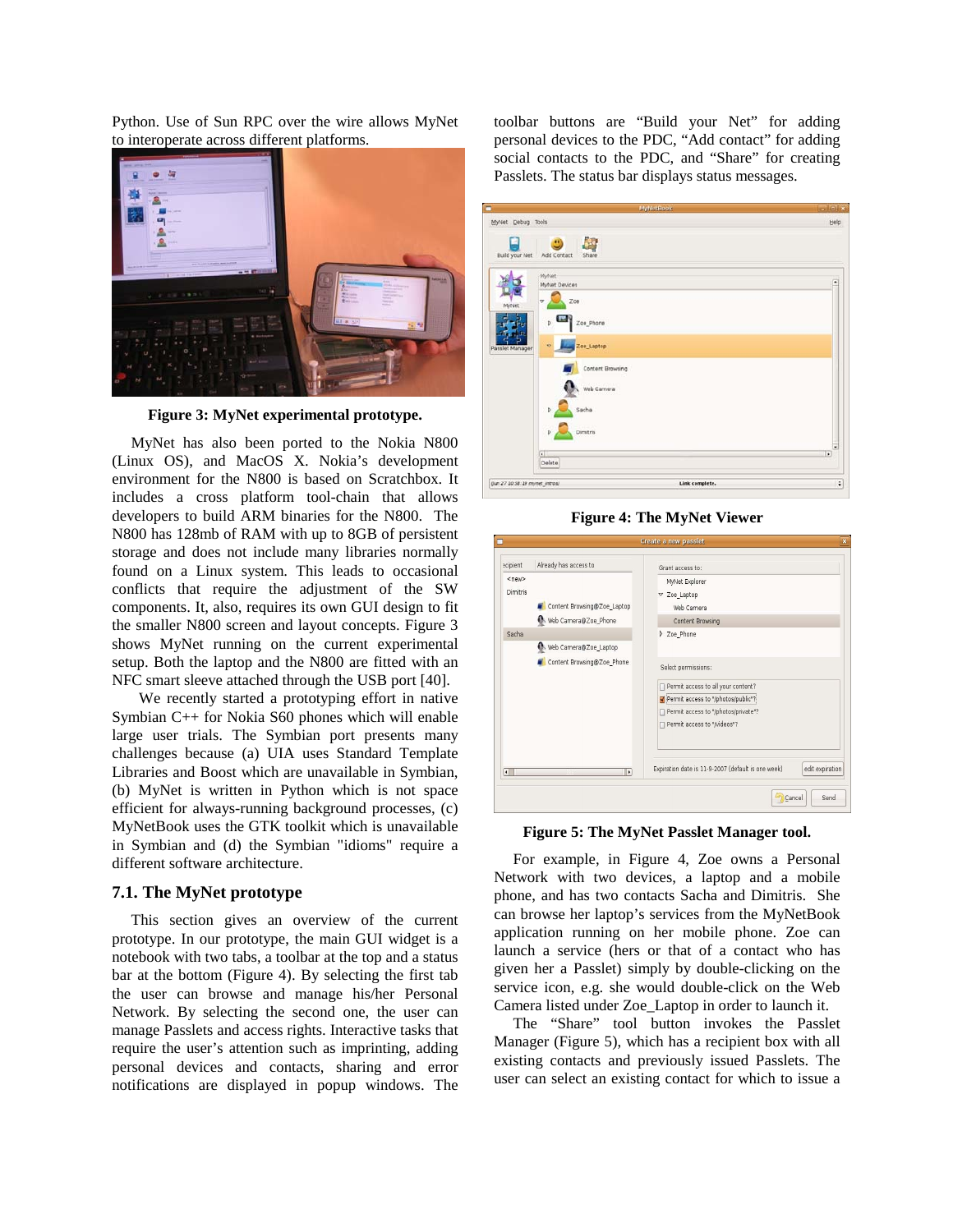new Passlet. Then the user needs to mark the personal device, service and piece(s) of content to share. Clicking on "Send" completes the transaction. The user can, also, select an existing Passlet in order to view or edit it. Creating a Passlet for a new contact, is as simple as selecting <new> from the recipient box, setting the target resource, pressing "Send" and TAPing the new contact's device. This adds the recipient as a contact and grants the Passlet without any further user action.

Figure 6 shows a work-in-progress concept for the S60 MyNetBook, with two tabs for "My Contacts" and "My Devices". The *open lock* and *keys* icons indicate that Passlets have been granted to and received from that contact respectively.



**Figure 6: MyNetBook on S60 phones.** 

#### **7.2. Example applications and services**

We implemented two examples of secure distributed applications over a private network that highlight the social networking aspects of MyNet. The first service is web-based Content Browsing. Users can browse the content in their PDC and create Passlets for selected items. The client we used is an unmodified Firefox browser. The second application is a is a simple remote Web camera service. Other possible distributed applications could include P2P VoIP, Video over IP (e.g. see-what-I-see), Gaming, and Blogging.

## **8. Evaluation**

This section presents results from a preliminary user study and evaluation based on the current prototype.

## **8.1. User study**

The first MyNet usability study took place in May 2007. The objective was to assess (a) the usability of the interaction paradigms and GUI and (b) the users' perception of MyNet concepts. There were 13 testers, ages 18-60, with no strong technical background. They were asked to perform the following tasks: set up a PDC on your mobile phone, add a laptop to your PDC, use the laptop's web camera from your phone, using

your phone share the public photos on the laptop with a friend who has a PDA, access these photos from the PDA, and using the phone revoke access to the photos.

**Table 1: Key usability test results.** 

| <b>ISSUE</b>                                          | <b>YES</b> | IN          | NO. |
|-------------------------------------------------------|------------|-------------|-----|
|                                                       |            | <b>PART</b> |     |
| Users understand the end result of imprinting         | 77%        | 15%         | 8%  |
| Users can create, navigate and access a PDC           | 100%       |             |     |
| Users associate sharing with new contacts             | 54%        | 39%         | 7%  |
| From the GUI, users deduce the Passlet metaphor       | 64%        |             | 36% |
| Users can issue and revoke Passlets                   | 100%       |             |     |
| Adding contacts and sharing raises privacy issues 75% |            | 25%         |     |
| Users<br>prefer TAPing over other wireless 78%        |            | 7%          | 15% |
| proximity modalities for portable devices             |            |             |     |

Though the GUI implementation was sub-optimal at this prototype version, the results were very positive (Table 1). Testers were able to complete the tasks successfully and the majority deduced the results of their actions correctly. Though new, both the Passlet metaphor and the TAPing modality were well received. Adding new contacts and sharing raised strong privacy concerns. Through this preliminary usability test we gained valuable insight into the users' needs and we are taking these lessons into account for the next version.

**Table 2: Feature availability.** 

| Properties:  | Service<br>Sharing     | <b>Access Control Remote</b> | Access    | F <sub>2F</sub> | Scalability | Identity<br>Management  | Content<br>Limitations |
|--------------|------------------------|------------------------------|-----------|-----------------|-------------|-------------------------|------------------------|
| Services:    |                        |                              |           |                 |             |                         |                        |
| Email        | no                     | yes                          | yes       | no              | limited     | service <sup>5</sup>    | limited <sup>4</sup>   |
| <b>VPN</b>   | difficult              | no <sup>2</sup>              | yes       | no              | yes         | enterprise <sup>6</sup> | no                     |
| <b>USB</b>   | no                     | yes                          | no        | yes             | limited     | user                    | limited <sup>4</sup>   |
| <b>BTH</b>   | no                     | yes                          | no        | yes             | limited     | user                    | limited <sup>4</sup>   |
| <b>UPNP</b>  | yes                    | no                           | no        | yes             | limited     | no                      | no                     |
| <b>DES</b>   | no                     | difficult                    | difficult | yes             | yes         | enterprise <sup>6</sup> | limited <sup>4</sup>   |
| <b>Httpd</b> | difficult <sup>3</sup> | difficult <sup>1</sup>       | difficult | yes             | yes         | no <sup>7</sup>         | no                     |
| Twango       | no                     | yes                          | yes       | no              | limited     | service <sup>5</sup>    | limited <sup>4</sup>   |
| Flickr       | no                     | no                           | yes       | no              | yes         | service <sup>5</sup>    | limited <sup>4</sup>   |
| FaceBook     | no                     | limited                      | yes       | no              | yes         | service <sup>5</sup>    | limited <sup>4</sup>   |
| MyNet        | yes                    | yes                          | yes       | yes             | yes         | user                    | no                     |
|              |                        |                              |           |                 |             |                         |                        |

1. Some http server implementation provide tools for authenticating users and authorizing access to content and others do not. Configuring the systems to provide such security is almost always a challenge for the typical user. 2. VPNs are common tools for enabling remote access. Although users must authenticate themselves before they can connect, VPNs rarely provide any ability to limit which services or content an authenticated user can access. 3. We make a distinction between web-based services such as Twango, Flickr, Google and Facebook based on httpd and hosting an http-based service on your home network and securely sharing access to it with your friends. 4. Services that share copies of files cannot easily share dynamic content, content streams, or any content that does not<br>reside in a file, e.g. db records. DFS share access to files, not merely copies, but it is not easy 5. Modern services usually provide reasonably easy user identity management, but users have to be willing to register. Some people object to registering with services they do not know and trust (they might be a<br>ent systems are usually dictated. The typical user has limite 6. Enterprise identity management systems are usually dictated. The typical user has limited control or influence. nt. but it is possible using https to integ

#### **8.2. Comparison with other sharing systems**

Table 2 summarizes key properties of a wide variety of technologies that enable shared access to devices, services or content and compares them to MyNet. The left column lists selected technologies. The comparison criteria (top row) include: "Service Sharing"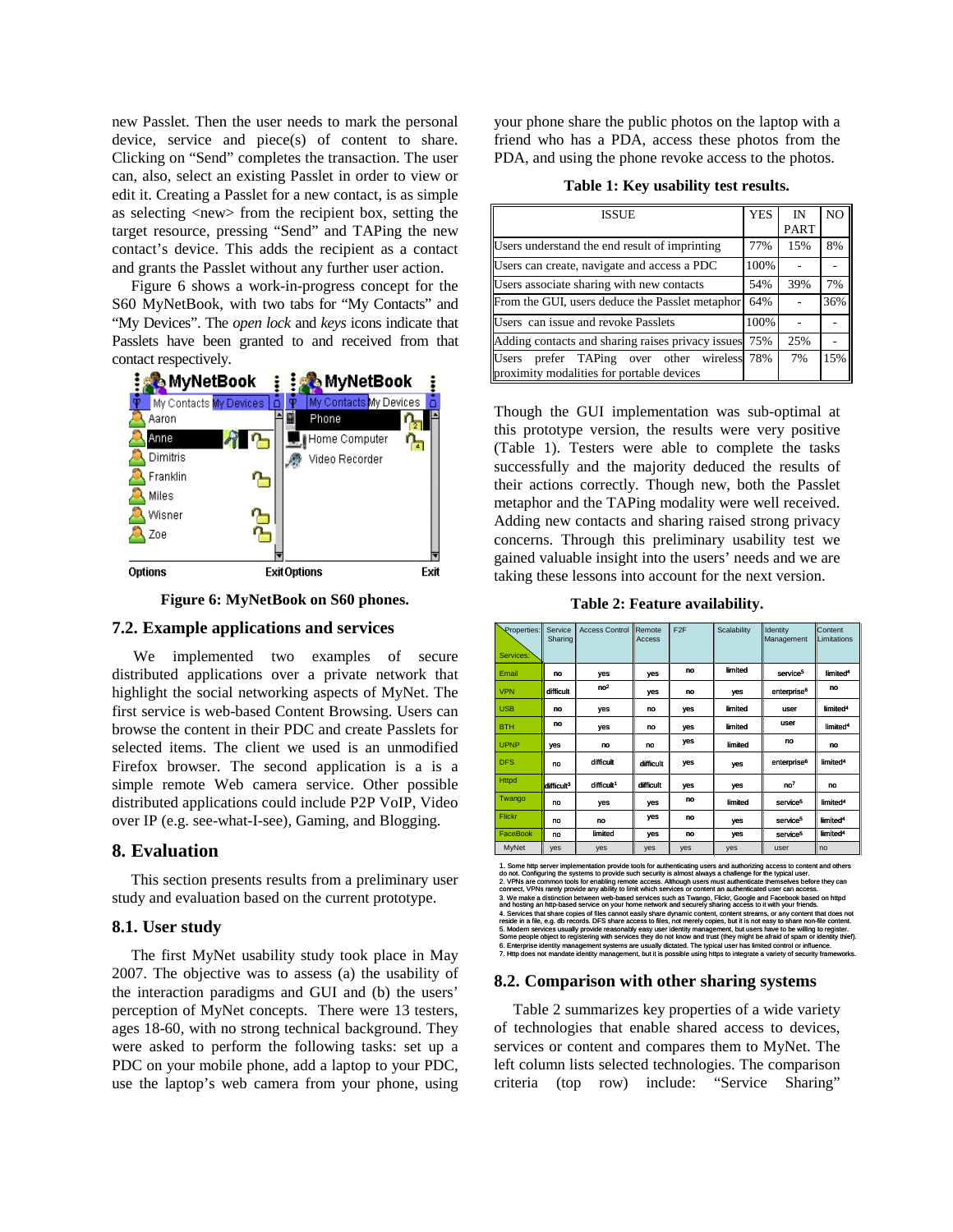(technology provides the means for sharing access to services), "Access Control" (technology offers access control to the resources), "Remote Access" (ability to traverse multiple NATs and Firewalls), "F2F" ("faceto-face" sharing through only local connectivity), "Scalability" (supports large numbers of users, large numbers of files, large sized content etc), "Identity Management" (captures identity issues from a user's perspective, e.g. who owns the identities used), and "Content Limitations" (limitations in the type of content that can be shared).

# **9. Related work**

Most of the popular Social Networking systems rely on web-based centralized interfaces (e.g. Facebook [32], Myspace [33], and Flickr [34]). While these systems allow users to easily describe social links, unlike MyNet, they do not extend to user's devices or services running on those devices, and they require a centralized infrastructure where content needs to be uploaded. A study of user practices in Flickr [41] found that some users favor a centralized system where content is viewable by all, whereas others wished to share only with social contacts. The former population is well served by Flickr and similar, whereas MyNet may be more appropriate for the latter group.

In addition, there exist a number of peer-to-peer social data-sharing systems, such as Turtle [3], SPROUT [4], F2F [5], Tribler [6]. MyNet extends capabilities offered by such P2P systems to include easy-to-use strong authentication-authorization, and support for sharing general services in addition to just content. The study in [42] examines local P2P sharing with iTunes. MyNet could allow the same sort of social interactions, without imposing any location limitations.

Usability studies of content sharing [43], [44] discuss features and limitations of existing systems. MyNet adds several new dimensions to the set of possible methods, as it is not limited to pre-existing administrative domains, does not require centralized servers, nor focus solely on sharing files. Flipper [45] is a system designed to allow easy photo sharing. Like MyNet, Flipper lets users specify the person, rather than the device, that they wish to send photos to. However, in Flipper all user identities and content are stored in a central database, hence only registered users with active database connections can share content.

Current service discovery frameworks either enable service discovery though some centralized directory service (e.g. UDDI [19]) or define the scope of discovery either administratively (e.g. SLP [20]) or based on local-network boundaries (e.g. Bonjour [10], SSDP [21]). VIA [46] describes a service discovery

framework that covers multiple domains, though unlike MyNet's domains that correspond to users, VIA instead covers topological partitions. Frank and Karl [47] examine service discovery combined with ad-hoc routing messages. Unlike all these discovery systems, MyNet introduces a P2P discovery mechanism whose scope is based on users' social relationships, regardless of network topology and administrative boundaries. Furthermore, MyNet allows access control on which resources can be discovered through Passlets.

MyNet security is related to projects in a number of areas. Several systems attempt to address the ease of use in configuring firewalls [25], [26], [29]; these systems do not match MyNet's fine-grained access policies as they cannot identify individual users, while in some cases [26] security is traded-off in the process. A discussion of integrating policy-driven access control with distributed firewalls in [28] does not offer a comprehensive method for creating user and service identities. Polymer [27] and Firmato [48] each provide a language and compiler to enforce security policies, though unlike MyNet, Polymer only works for specially compiled Java programs and Firmato requires the compiler to know the full network topology. Connection Conditioning [24] discusses separating web servers from their security policies, though MyNet extends this approach to cover distributed applications beyond simple web servers. Automatic management of policies on the inter-corporation scale are discussed in [30], as opposed to individual users as in MyNet. Finally, an approach which embeds extensible policies into applications is found in Alpaca [49], at the cost of pervasive application modifications.

# **10. Conclusions and future work**

The current MyNet design and proof-of-concept implementations provide a platform for secure P2P personal and social networking services, which enables non-expert users to easily organize and share their resources. In the future we plan to enhance the PDCstore replication algorithm, introduce virtual MyNet devices and remote introductions, complete the implementation of the SMD module, and focus on new MyNet-"aware" distributed applications for personal and social networking that leverage MyNet's P2P features. We are also planning to extend the social networking aspects in the system, e.g. interaction with friends-of-friends, search in one's social neighborhood.

# **Acknowledgments**

The authors would like to thank John Ankcorn of NRCC for his valuable contributions and the MIT UIA team for their close collaboration during this project.